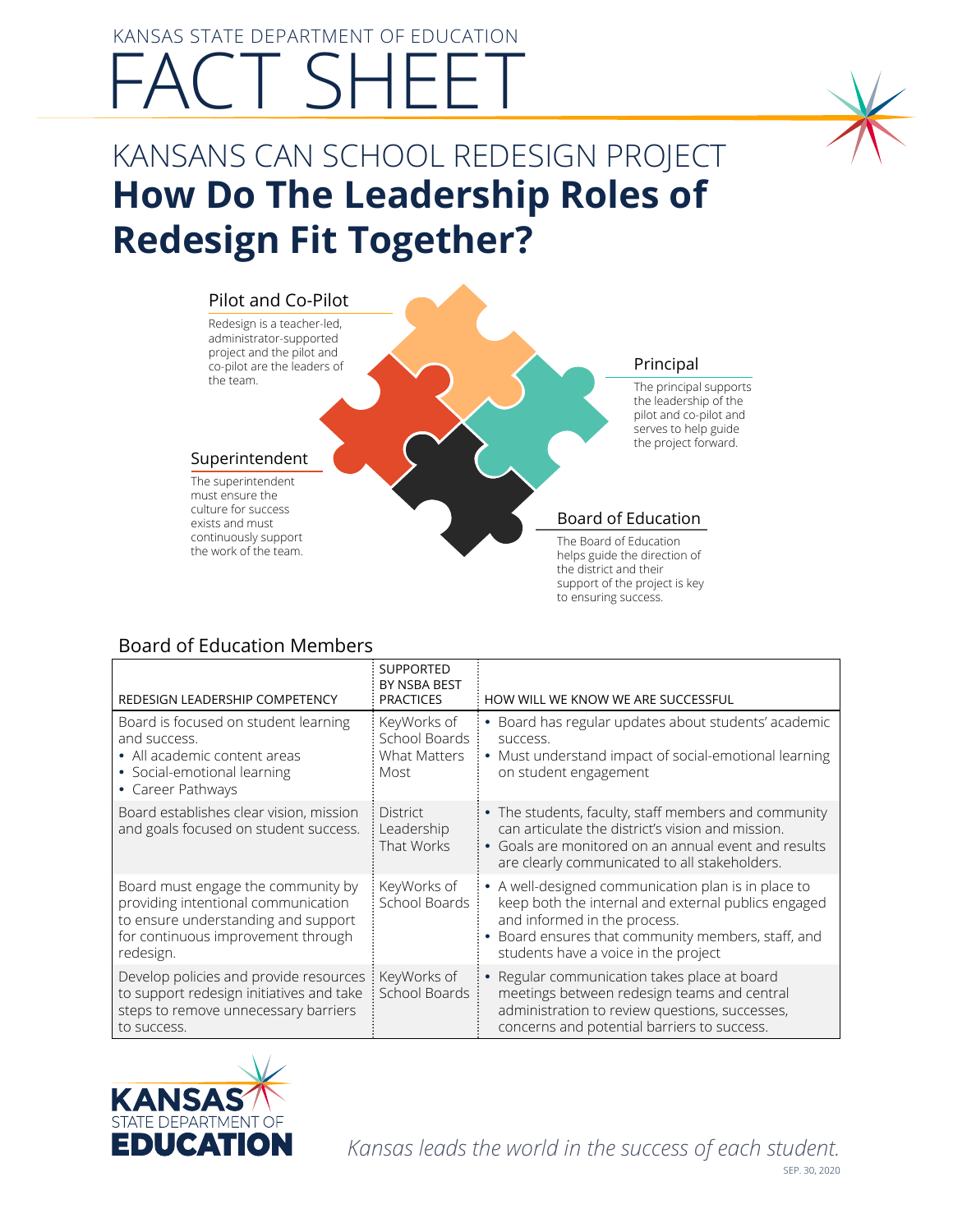## Superintendents\*

| REDESIGN LEADERSHIP COMPETENCY                                                                                                       | <b>SUPPORTED BY</b><br><b>WHICH PSEL</b><br>STANDARDS? | HOW WILL WE KNOW WE ARE SUCCESSFUL                                                                                                                                                                                                                                  |
|--------------------------------------------------------------------------------------------------------------------------------------|--------------------------------------------------------|---------------------------------------------------------------------------------------------------------------------------------------------------------------------------------------------------------------------------------------------------------------------|
| Facilitate BOE understanding,<br>involvement and support of the<br>initiative and ensure regular<br>communication among all parties. | 1, 4, 7, 10                                            | • Redesign updates and discussion are regular part of BOE<br>agendas.<br>• Superintendent plays an active role with the redesign teams.                                                                                                                             |
| Support design teams by facilitating a<br>culture that expands their professional<br>capacity.                                       | 4, 5, 6, 7, 10                                         | • Superintendent and redesign teams agree on set of norms for<br>the project.<br>• Administration and board are in alignment to support a<br>"teacher led, administrative support-ed" project.                                                                      |
| Engage the community to ensure<br>understanding and support of the plan<br>and ensure their involvement in the<br>planning.          | 1, 5, 8, 10                                            | • A thorough two-way communication plan is developed to keep<br>all internal and external constituencies engaged and informed<br>in the process.<br>• Community members, staff members, and students are<br>provided an opportunity to have a voice in the project. |
| Ensure resources are available to<br>support redesign initiatives and take<br>steps to remove unnecessary barriers<br>to success.    | 1, 2, 5, 9                                             | • Regular communication takes place between redesign teams<br>and central administration to review questions, successes,<br>concerns and potential barriers to success.                                                                                             |

**\*** Competencies aligned to the [Professional Standards for Educational Leaders - 2015](http://www.npbea.org/wp-content/uploads/2017/06/Professional-Standards-for-Educational-Leaders_2015.pdf) [\(http://www.npbea.org/wp-content/uploads/2017/06/Professional-Standards-for-Educational-Leaders\\_2015.pdf\)](http://www.npbea.org/wp-content/uploads/2017/06/Professional-Standards-for-Educational-Leaders_2015.).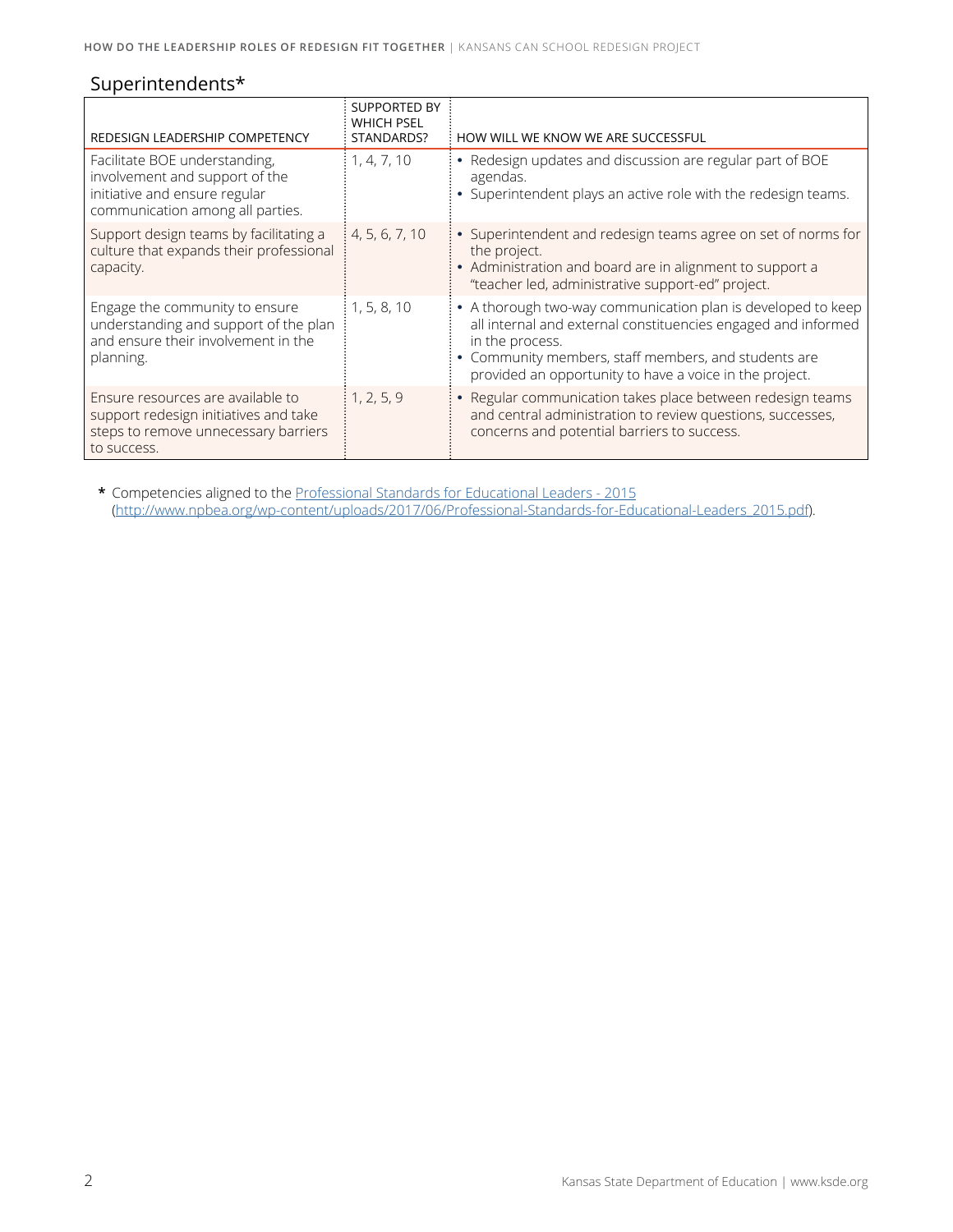#### Principals\*

| AN EFFECTIVE REDESIGN BUILDING<br>PRINCIPAL CAN:                                                                                                                                                                                                                                                                                       | <b>SUPPORTED BY</b><br><b>WHICH PSEL</b><br>STANDARDS? | HOW WILL WE KNOW WE ARE SUCCESSFUL                                                                                                                                                                                                                                                                                                                                                                                                                                                                                                                                                                                                                                         |
|----------------------------------------------------------------------------------------------------------------------------------------------------------------------------------------------------------------------------------------------------------------------------------------------------------------------------------------|--------------------------------------------------------|----------------------------------------------------------------------------------------------------------------------------------------------------------------------------------------------------------------------------------------------------------------------------------------------------------------------------------------------------------------------------------------------------------------------------------------------------------------------------------------------------------------------------------------------------------------------------------------------------------------------------------------------------------------------------|
| Engage the entire school community to<br>develop, promote, and pursue a shared<br>vision that leads to each student being<br>successful.                                                                                                                                                                                               | 1, 4, 7                                                | • Each group of the school community (students, staff, families,<br>community) felt they played an integral part in developing a<br>shared vision that is widely known.<br>• The shared vision is based on both qualitative and<br>quantitative data that can be continually and strategically<br>monitored.<br>• Decision-making processes improve as the focus narrows to a<br>shared vision, allowing initiatives not completely aligned to go<br>away and only the most high-leverage initiatives to remain.                                                                                                                                                           |
| Empower and motivate teachers and<br>staff members to research, develop,<br>and implement student-centered<br>learning strategies by continually<br>promoting the current state and the<br>desired future state (shared vision and<br>goals).                                                                                          | 6, 7, 10                                               | • Teachers and staff members owning the strategies from<br>development to sustained improvement, holding each other<br>accountable to the results.<br>• Teachers and staff members increasing their collective<br>capacity for change and their willingness to fail forward.<br>• Teachers and staff members driving the conversations during<br>staff collaboration times as well as the topics for professional<br>development.<br>• Teachers and staff not waiting for approval of implementing<br>new instructional strategies, knowing if the strategy is aligned<br>with the shared vision and goals, to take action to implement<br>(safe enough to try principle). |
| Establish, foster, and sustain a student- $\frac{1}{3}$ , 5, 7<br>centered, growth-mindset school<br>culture that enhances engagement<br>and commitment to the shared vision,<br>goals, and objectives related to the<br>education of the whole child.                                                                                 |                                                        | • Students are self-directed learners and hold each other<br>accountable for learning.<br>• Increase student participation in extracurriculars.<br>• Students feeling a greater sense of belonging at school and<br>embracing failure as a learning experience.                                                                                                                                                                                                                                                                                                                                                                                                            |
| Differentiate their leadership strategy<br>according to what is most effective<br>in each situation, whether they need<br>to step in and lead or step back and<br>support.                                                                                                                                                             | 10                                                     | • Teachers and staff members staying empowered and driving<br>the innovation yet also feeling supported to continue to try<br>new methods/strategies.<br>• Higher levels of staff engagement.                                                                                                                                                                                                                                                                                                                                                                                                                                                                              |
| Set high expectations for herself or<br>himself, staff members, students,<br>and families in the areas of continual<br>learning, ethical and equitable practice,<br>working relationships, trust and open<br>communication, and ensure each<br>interaction adheres to the shared<br>vision and core values of the school<br>community. | 2, 7, 8, 9                                             | • Higher levels of student, staff, and family engagement.<br>• Improved results on culture surveys.<br>• Every student has access to all learning experiences, including<br>work-based learning opportunities (internships, job shadows)<br>and college credit courses at the secondary level.                                                                                                                                                                                                                                                                                                                                                                             |

**\*** Competencies aligned to the [Professional Standards for Educational Leaders - 2015](http://www.npbea.org/wp-content/uploads/2017/06/Professional-Standards-for-Educational-Leaders_2015.pdf) [\(http://www.npbea.org/wp-content/uploads/2017/06/Professional-Standards-for-Educational-Leaders\\_2015.pdf\)](http://www.npbea.org/wp-content/uploads/2017/06/Professional-Standards-for-Educational-Leaders_2015.).